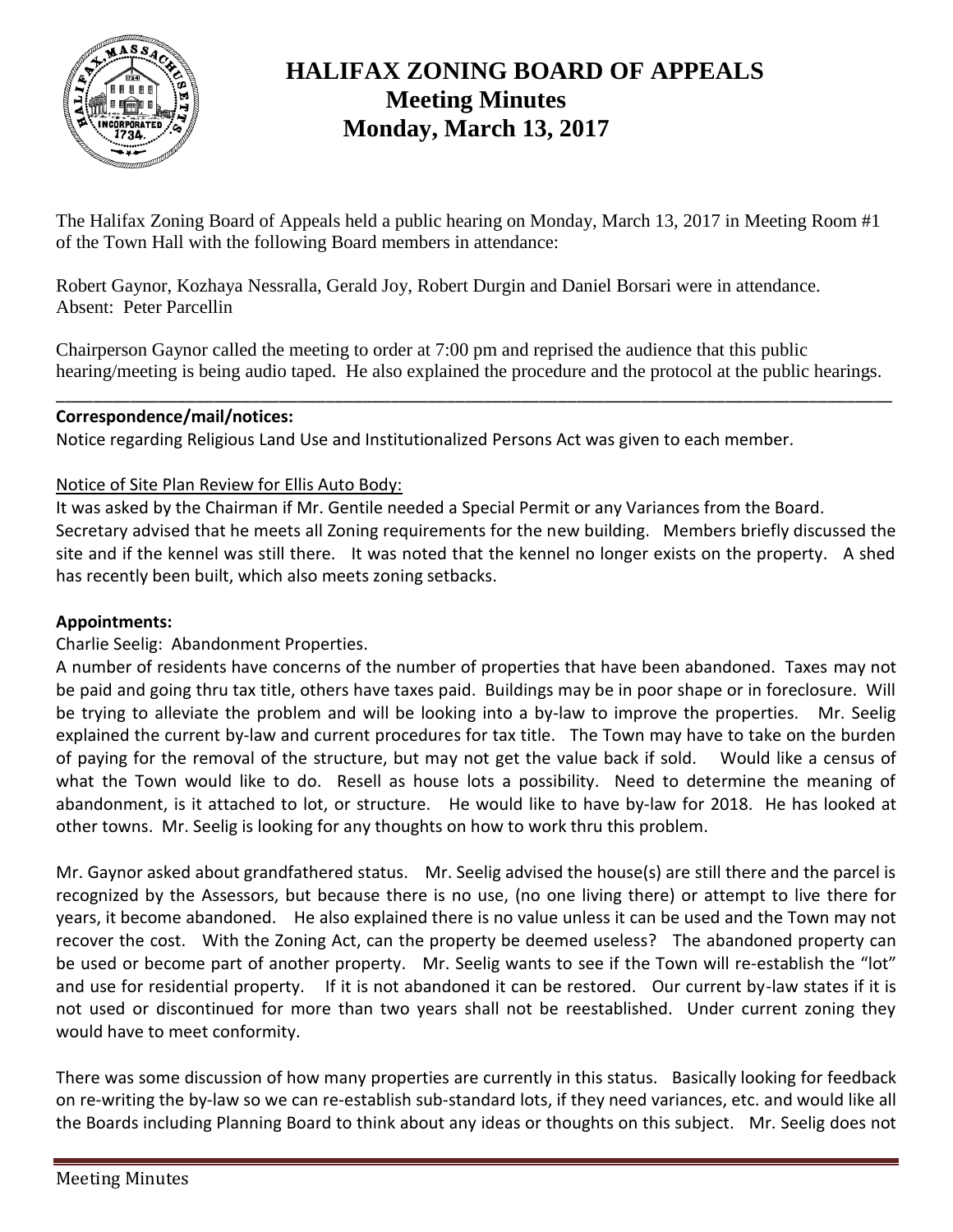want to commit the Town to this, unless there can be a better return of funds paid out. Possibly try to recoup thru taxes. Mr. Gaynor stated he would be interested in what legal council's opinion is and what can be done.

## **Informal discussion: Stephen Campbell, 35 Thompson St.**

Present: Mr. Campbell- he would like to build a new house with an In-law. Submitted plans for members to review, looking for opinion before he files for a Special Permit. It will be his sons' house and he will live in the in-law. He plans on being in Florida during the winters, but would like a place when in Mass.

Mr. Gaynor went thru all of the In-Law requirements. Mr. Campbell advised that the utilities (water, septic, electrical) will all be on one, however the heat will be separate. He explained the driveway entrance for both units. Both families will use the front door, but will have a side door to the in-law for required egress. The floor plan is wide open, will share  $\frac{1}{2}$  bath and laundry, two (5' – 6' openings between the units, basement is also open. The 6' cased opening into in-law will remain open, not to be closed off. The floor area to be 894 sq. ft.

Mr. Gaynor asked if the Building Inspector had seen the plans yet. It was stated that he has not. A member asked about the separate heat and the 6' opening, the heat would be lost. Mr. Campbell advised they would put up a blanket to keep the heat in.

## **Informal discussion: Rob Pelligrini, Halifax Trails**

Robert Pelligrini, Stephen Grant, representing their clients.

Reminding Board that this is in regards to Halifax Trails. They are at the point where a partner has agreed to sell the land (his shares) in the project. Would like to ask for an extension, acknowledges that it would only be one time for 6 months, but would obtain enough time to finalize with those who are interested in investing. To recap: March 15, 2016 received a new Special Permit and Variances, would like an extension on that. Informal meeting on how the board would feel on the request.

Secretary advised they may need to advertise, and filed a petition with the Clerk. Variances would run with the property, so any new owner would have to get a Special Permit under their own name. It was advised that it is possible that as part of this that they would just sell their shares, so it would continue to be Halifax Trails Company Inc. They would come back to the Board amend the name.

Here to get their opinion on granting the extension. He believes they are allowed anytime within 6 months of expiration date, to renew or extend.

Mr. Nessralla advised that if he got the letter in before the expiration date… tomorrow, the time would stop.

Mr. Grant (represents Allan Comeau) also spoke regarding the project and would like to keep moving forward to completion. Halifax Trails Co. Inc, partners would sell their shares to a buyer. Permits will still remain as Halifax Trails Company Inc. The president will change, and owners of the corporation will be different.

It was requested to get a formal letter of intent/request for extension. Mr. Pelligrini will be submitting for his client. Mr. Gaynor stated to submit within the next two days (with Town clerk) in order to extend for 30 days in order to submit application for the extension. Would like to see this petition for the next meeting. Secretary advised the deadline is March 20 for the April 10 meeting.